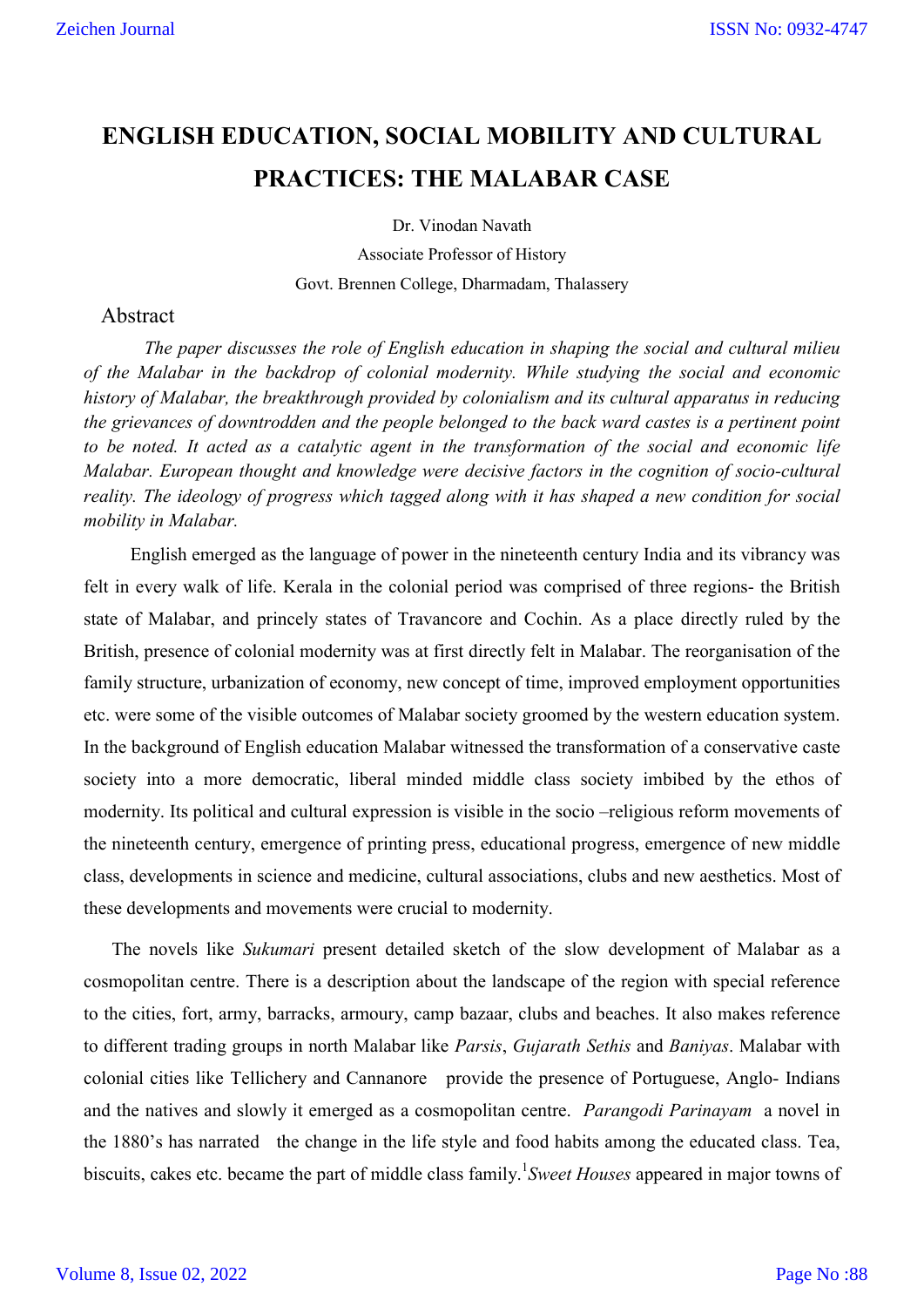Kerala had the potential to break the social code related to the intake of food by lower sections of the society. Tea and coffee shops with *putu* and *dosa* provided a substitute to the consumption of *Kanhi* (rice soup) two times in a day by a labourer who spent most of his time in paddy fields. Venkatachalapathy speak of the emergence of a new drinking culture in the backdrop of colonial modernity in south India. Novel Indulekha provide us the nature of debate taken place in a feudal *tharavad* dominated by a *karanavar.* In the novel*,* we see the heated argument between the English educated Madhavan and Panchu Menon, the *karanavar* of the *taravad* over the question of the education of one Shinnan, who belongs to a lesser *tavazhi* of the *taravad*.

 Charm of new language and its vitality is explained by Sir C Sankaran Nair in the following words:

*From our school days, great English writers have been our classics; English history is taught to us in our schools. The books we generally read are English books, which describe in detail all forms of English life, give us all the English type of character. Week after week, English newspapers, journals and magazines pour in to India for Indian readers. We in fact, now live the life of the English<sup>2</sup> .*

 Before the formal school system introduced by the British, dress form the basis to identify the social position of an individual. School system and corresponding social and cultural changes brought remarkable changes in the dressing pattern. Education helped the people of Malabar to develop a sense of decency in dress. As Ellen Roach and Joanne bubluz Eicher observed, the cloths and adornments have significance far beyond utilitarian functions and they reflect social distinctions and cultural identities<sup>3</sup>. As Panikkar stated, dress often acts as an active agent in the articulation of social relations, though there is no uniform code in all cultures which governs this articulation, norms and customs in the West and East are vastly different<sup>4</sup>. In Malabar, till the end of the  $19^{th}$ century, dress and ornaments served to mark social difference and hierarchical distinction. Most of the low caste people and converts had been denied the freedom to cover the upper part of their bodies. There was a practice in Nair *taravads*, in which clothes were distributed among the members of the *taravad* twice a year on the occasions of *Onam* and *Visu*. *Konakam* (loin cloth used as an under wear), *mundu* (dhoti) and *tortu* (towel) were given to men and *tuni* (cloth used as underwear), *pudava* (double cloth) and *neryatu* (upper garment) to women. It is significant to note that no *Kuppayam* (blouse) was supplied from the family funds as it did not fall under the traditionally accepted pattern of dress for women<sup>5</sup>. In the backdrop of colonial modernity and with the emergence of schools as a new public sphere, some notable changes occurred in the dressing pattern of Malabar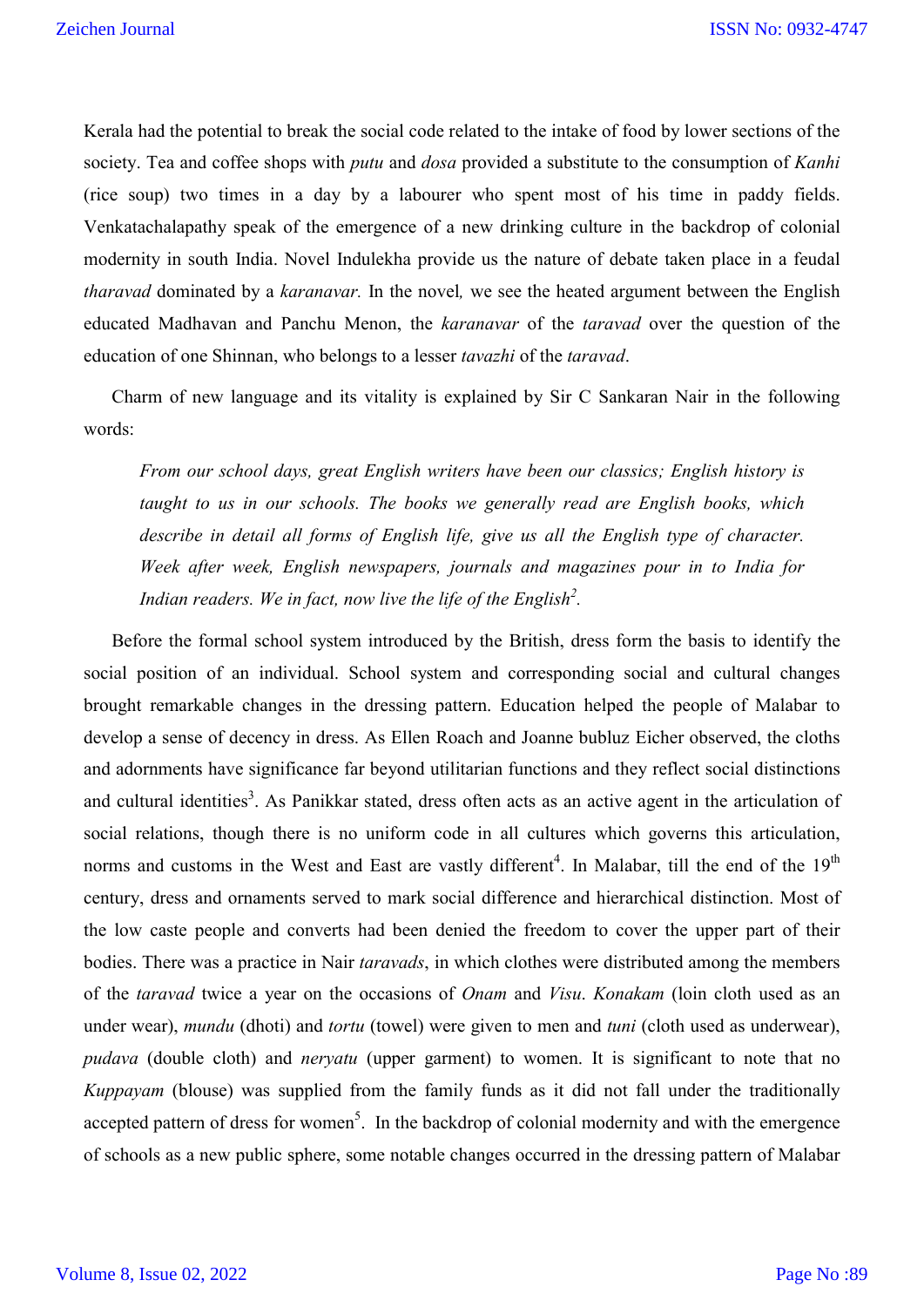region. South Kerala witnessed a series of protests in the form of *Channar agitation* (*Melmundu Kalapam*) to get the right to wear proper dresses. The light and the heat of these struggles were not affected by the Malabar region. Even in the  $18<sup>th</sup>$  century, Tiyya ladies of Malabar followed a particular style of breast covering. Following the Parsi ladies, the Tiyya ladies of the elite started wearing saris. As Nagam Ayya pointed out, it was a revolution in the dress system of Malabar women<sup>6</sup>. Gundert's dictionary made reference about the dress style of Tiyya ladies. It read thus: 'Tiyya women to cover their breast with a cloth thrown over the left shoulder brought toward under the right arm and tuck in behind or in front, *cann* to *ca'l <sup>7</sup>* . Murkoth Ramunni, then governor of Nagaland said: "in the *Kudipallikoodams*, children came to study with their loin clothes (*Konakam*); but it was banned in English school. I went to the school, where we sat on the ground and spread sand on the ground and wrote figures. My classmates were without shirts and had only a *dhothi.<sup>8</sup>* But with the introduction of English education the dress code for the school teachers and students were transformed. Head Masters started insisting that the teachers should go to the class wearing the English suit.

 Malabar had a long tradition of printing press and journalism and it is associated with missionary activities, efforts of colonial administration and national movement. The printing press revolutionalised the education system and now the emphasis was shifted from personal, oral communication to impersonal communication of ideas through books, journals and other media. With the widening of the communication system and improved transparency in the teaching-learning process, knowledge was no longer the sole property of the privileged upper castes. As a result the religious texts and scriptures were made available in the printed form and were widely studied by the newly educated middle class and the European scholars. Print capitalism had its powerful presence in the Malabar homes through which the people came into know about the heat of political currents prevailed at that time. The development of professional groups along with salaried occupations led to the growth of a middle class<sup>9</sup>. It may be noted that most of the occupations under the colonial system had only developed in England and other parts of Europe with the rise of commercialism and industrialism. Thus the occupational groupings formed an important basis for the development of the new class structure in north Malabar<sup>10</sup>. In the background of English education and employment generated by it, organic solidarity began to take shape in Malabar. As Max Weber observed, in the changed class situation, the possession of property is no longer the sole determinant of life chances for the non-propertied. The life chances created by education credentials in the modern class situation placed the outright 'naked' ownership of property and class privilege arising from it into the background $11$ .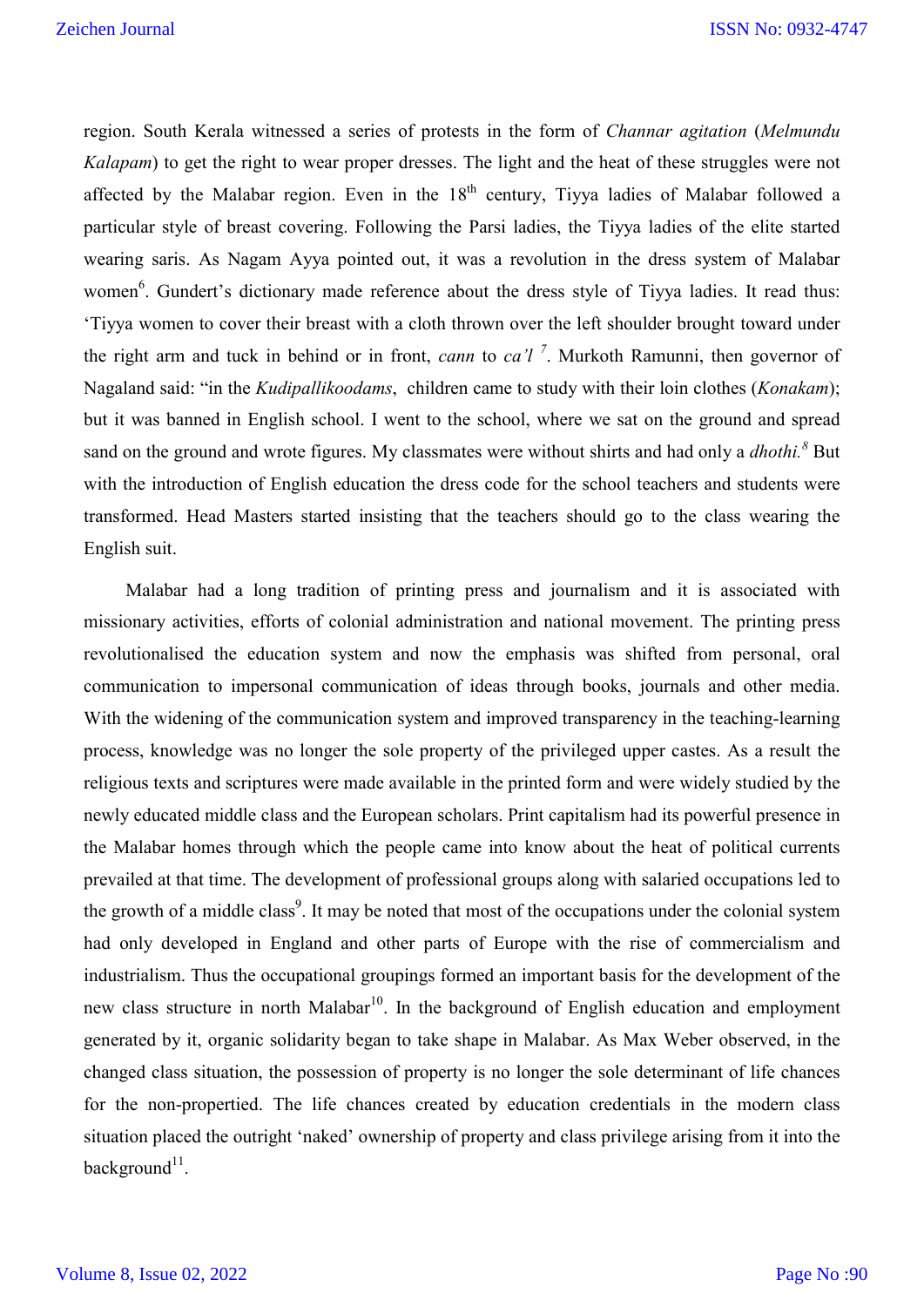The decline of indigenous education corresponded with the disintegration of the pre-colonial social order in Malabar. Even the life style of the Nambudiris and the Nairs were affected by the rise of western education. Many of the central features of the caste system in north Malabar, such as the polygamy of the Nambudiris, the polyandry and loosely structured *sambandham* marriage system of the Nairs, and the institution of slavery were considered immoral by the colonialists and these practices were abolished over time.<sup>12</sup> Legislation was also passed that permitted the partitioning of joint family land to the individual members. All the laws which were passed since the second half of the  $19<sup>th</sup>$  century led to the gradual dismantling of the traditional structure of the caste system<sup>13</sup>. For the first time at least a minuscule minority from different social groups could attend schools and colleges and benefited from the education by internalizing colonial values. This was in tune with the argument made by Ashis Nandi that, with the coming of the British, even a traditional rural parent begins to send their children to modern urban schools for western education partly to fulfill their status ambitions and partly to create a manageable bicultural space or an interface with the modern world within the family<sup>14</sup>.

 The western education came as a relief to the women community of Malabar. They were a group who had succumbed under the weight of the oppressive caste system and the social regulations imposed by it. Social reformers ably supported by the educated people voiced their concerns on issues such as sati, child marriage, female infanticide and widow remarriage. In Kerala it prompted a barrage of questions to be raised on women's education, marriage reforms and ritual practices. Along with imparting self confidence, the growth of women's education led to the creation of the category of 'career women', who sought employment in specific professions such as teaching, medicine, and various white collar jobs.<sup>15</sup> Some of them settled down into the roles of good house wives as envisaged by the British policy makers. For instance, the arguments in favour of English education emphasized the notions that knowing English would make women better homemakers and would increase the pleasure of home life, and that women's grasp of English would increase the pleasure of communication between 'the modern educated' husband and wife, or that it would throw open a whole world of books on house wifenry, child care or other womanly skills, or that mother's competence in English would rub off on her children<sup>16</sup>. *Kerala Patrika* makes a reference about the desire of educated youth in the changed situation. It says: "a young Nair who was educated and employed or having a profession like *vakil* dressed up in a new form of shirt, coat or *mundu* desired that his wife be educated, dress neatly and be a real partner and also be able to guide their children"<sup>17</sup>. It is also argued that, female education was to be such that women were trained to become overseers of the modern home, regulators of altruistic exchange between family members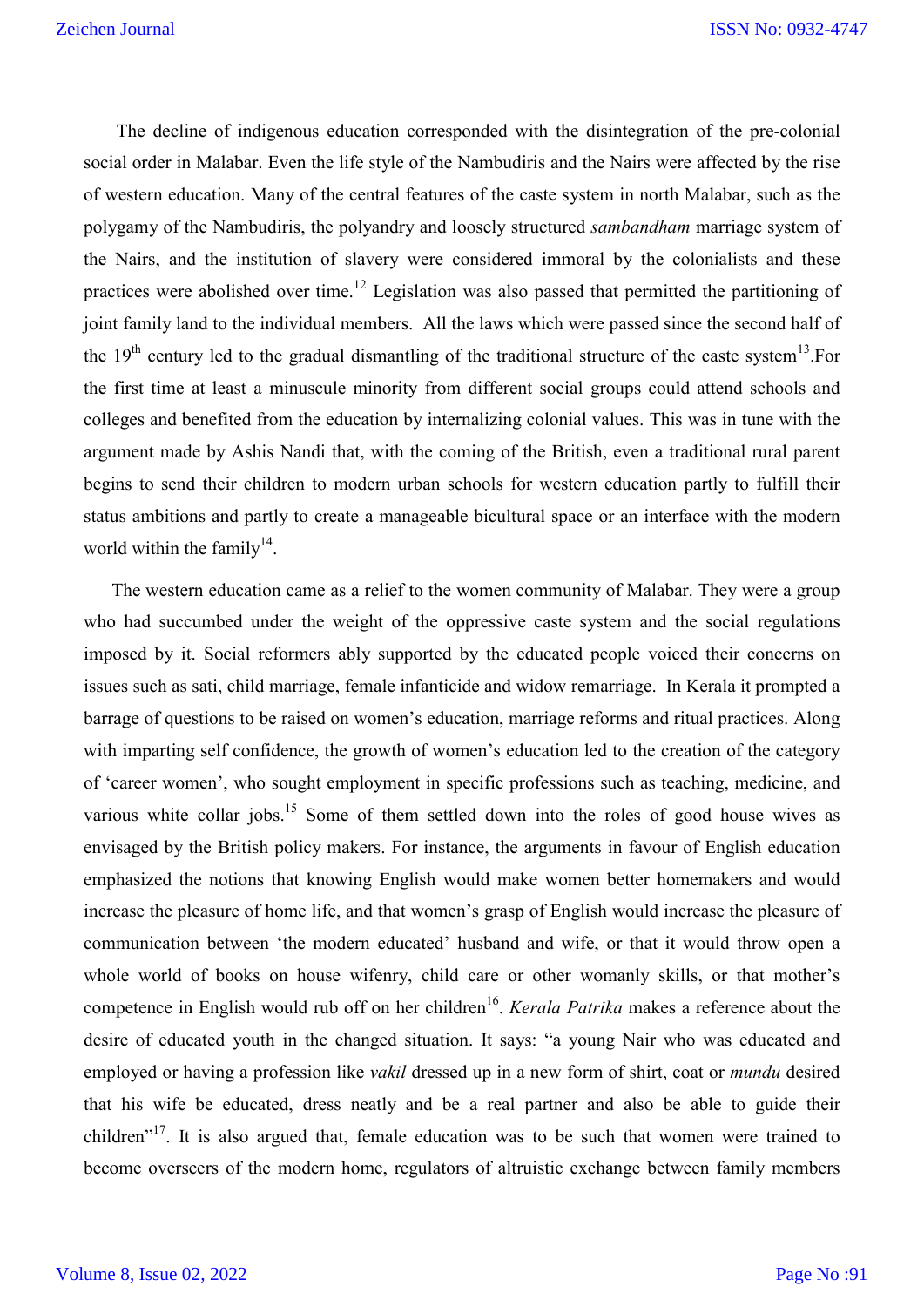and agents of 'civilising their desire.<sup>18</sup> The curriculum for women education prepared by the British administrators and missionary agencies has made a stress on this aspect of education. Their curriculum included needle work, domestic economy, music, drawing, painting, lace making and dress making<sup>19</sup>. The British official reports and contemporary literatures on Malabar have noticed the significant progress that achieved by educated women in the beginning of the  $20<sup>th</sup>$  century. It is visible in the formation of various women organizations like *Vanitha Samajams, Strivedi's, Mahila sangams* etc in various parts of Malabar. Murkoth Kunhappa in his preface to *Sahasra Poornima* of Revathi Amma makes a reference to the functioning of a *Stree Samajam* at Thlassery. It home delivered books to women and conducted social activities in the area<sup>20</sup>. Women magazines were published and articles, writings and cartoons, citing women empowerment appeared in newspapers and journals. Special columns were set apart for addressing the women issues.



Source: Mathrubhumi weekly 1933, August 7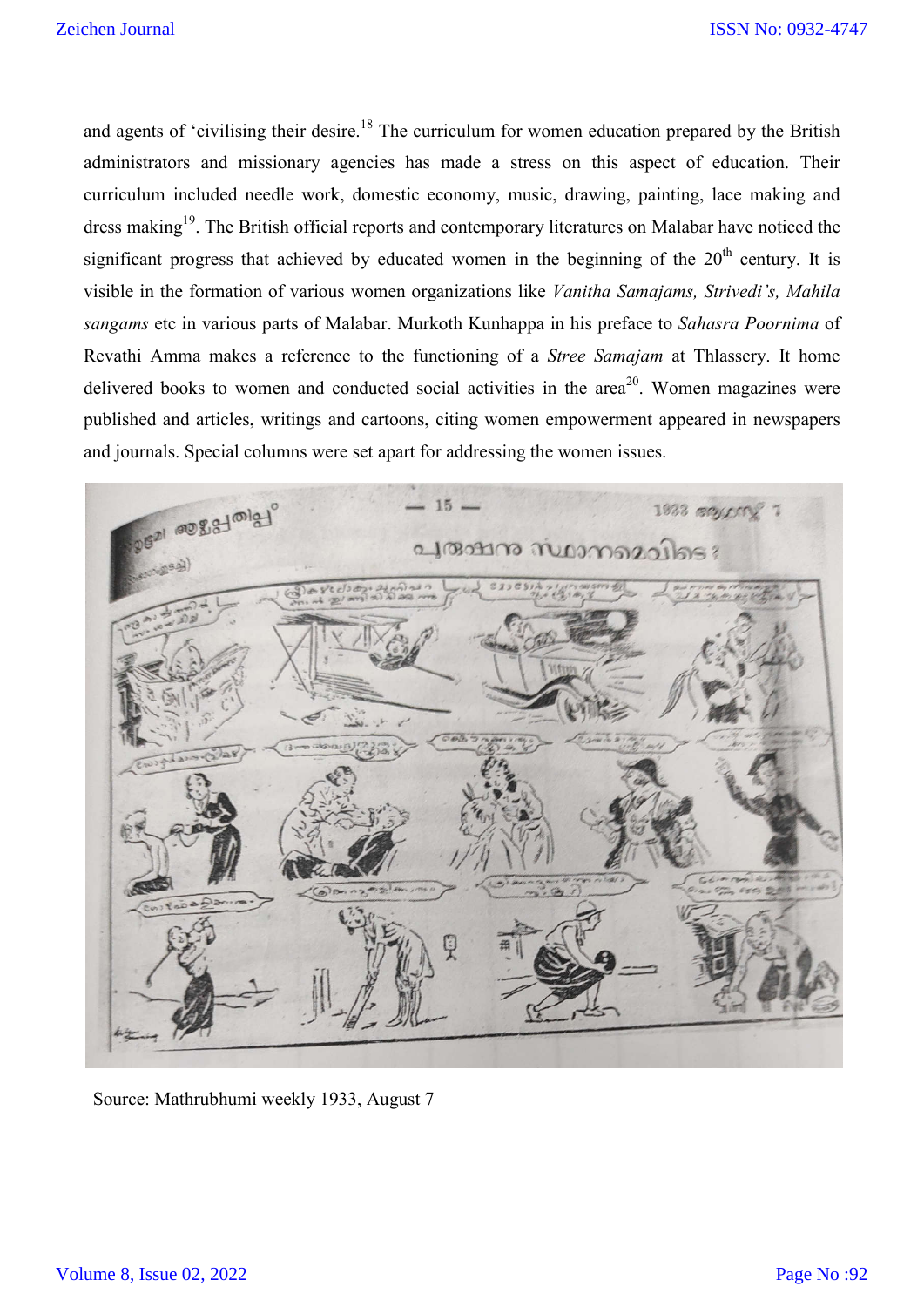This cartoon *Purushanu stanamevide* which appeared in *Mathrubumi* weekly, illustrates the overall progress that was achieved by women in the beginning of the  $20<sup>th</sup>$  century and it ridicules the present status of men. $^{21}$ 

 Naregal's study shows the ways that colonial rule in South Asia restructured social hierarchies by altering the nature of relation between 'high and low languages<sup>22</sup>. Identity of English as the new language of 'power', received passionate response from the less privileged sections in Malabar society whose present cultural resources were not adequate for dislodging the actual basis of inequality. The progress of Tiyyas, lower castes in Malabar indicate the emergence of 'community of equals' by imbibing the spirit of English education and employment opportunities generated by it. There formed among the Tiyyas a generation of magistrates, teachers, writers, nurses, compounders, bankers, clerks, police, supervisors, builders, contactors, site engineers and officials in the British firms. They were also engaged in abkari business and rice and coconut selling. Traditionally they were toddy tappers and were engaged in manual works in the houses of *Janmies*. Tiyyas attained some amount of control over resources like formal knowledge and skills for arts and production even in the initial period of the British rule<sup>23</sup>. They also practiced Ayurveda, medicine and astrology. Menon's study on north Malabar indicates the social responsibilities assigned to the Tiyyas by upper caste *janmies* and elites in the region. It was the responsibility of the Tiyyas to carry the message of the death of a Nair *Jamie*. They were acted as couriers bearing the news of their Nair land lord's death. Tiyya tenants were usually called upon to cut down a mango tree for the funeral pyre whenever there was death in the family of a Nair landlord.<sup>24</sup> When the British introduced English schools, Tiyyas had no caste inhibition to send their children in the school. As first entrants in the 'English school,' the community benefitted much from the new employment avenues opened by colonial firms and institutions. During the British period, Tiyyas were in a better position while comparing to their Ezhava counter parts in south Kerala. Robin Jeffrey suggests that, related prosperity of Tiyyas in north Malabar was connected with the availability of land and attainment of education. The basic knowledge in English language which they acquired through Missionary schools and consequent access to colonial institutions and occupations contributed to the breaking of the power structures and caste equations in the north Malabar region.<sup>25</sup> Sir Narayan Chanda Varker a judge in the Bombay High Court, in his letter to *Times of India*, says: 'I think that the social reformer who desires to tackle the problem of the depressed classes should study the history of Tiyyas in Malabar. They are not exactly a depressed class now. They have practically been elevated rather than they have elevated themselves. Tiyyas are now to be found in government offices and in every occupation.<sup>26</sup> Lord Willington in his tour report on Malabar indicates the prominent presence of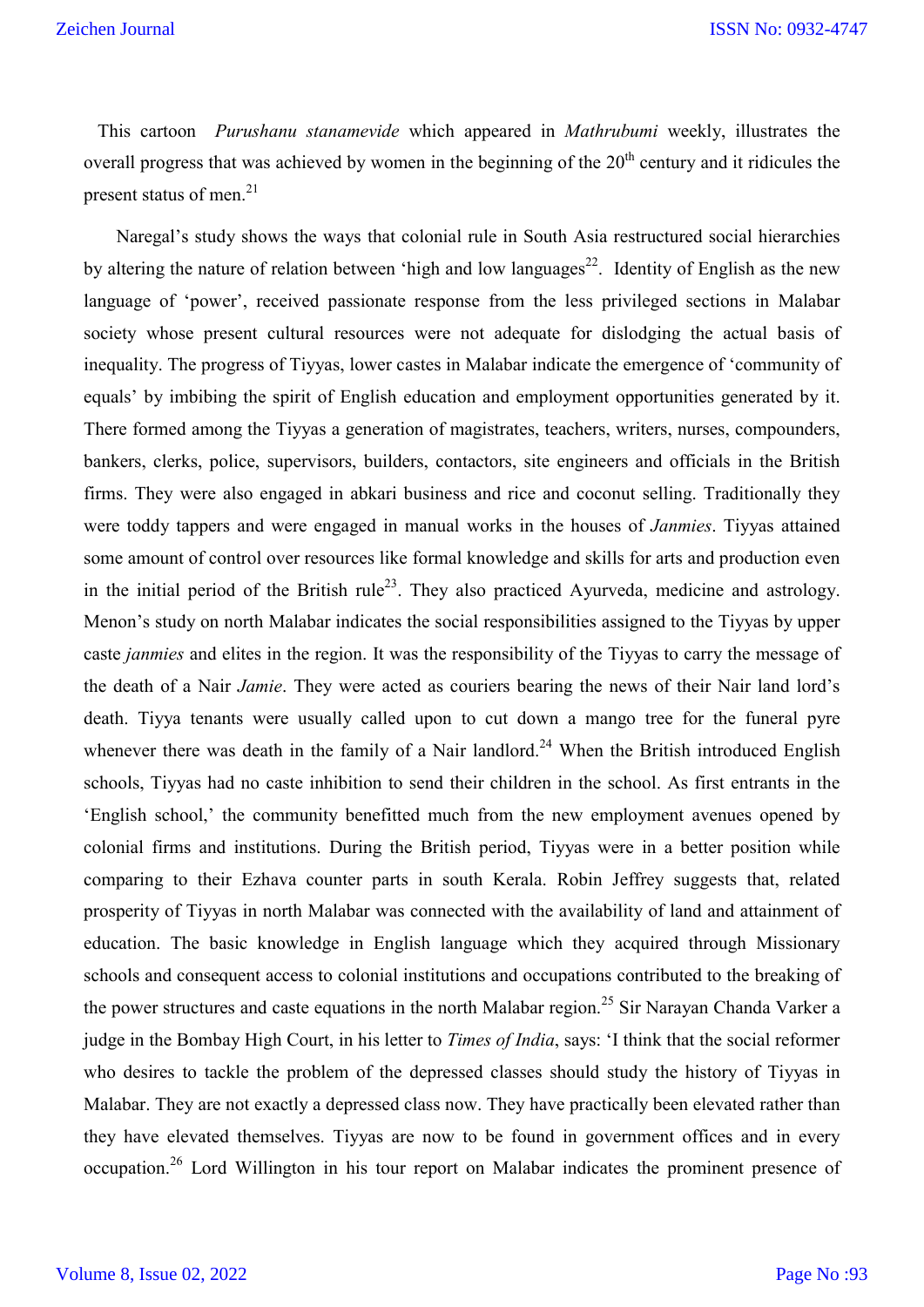Tiyyas in British administrative service. In the revenue department, large numbers of appointments carrying a salary of over Rs 50 were held by Tiyyas. Out of 31 Tahsildars and Magistrates in the Malabar district, 8 were Tiyyas and that in the clerical ranks of the revenue department held 22% of the appointments. In the local bodies there were 3 Tiyyas out of 24 members in the Calicut Municipal Council, 4 out of 17 in Cannanore and 4 out of 18 in Tellicherry<sup>27</sup>. Tiyya progress was also evident in the Memorial presented by Dr Palpu to the Diwan of Travancore in 1895. It read thus: "the condition of our brothers, the Tiyyas of British Malabar is completely different. In British Malabar, which is under a foreign Christian government, they are given facilities to reform themselves like other communities. 'Tiyyas will get appointment to all important offices which are opened to Indians, without any obstacles. In British Malabar majority of the important offices were held by the Tiyyas'.<sup>28</sup>The government had also recognized the new status of the Tiyyas. In 1903, a group of Tiyyas from south Canara petitioned to the education department and asked to have their caste included in the Grant in Aid Code's 'back ward castes' list. One Under Secretary was unsympathetic. He said: 'It is not clear how the Tiyyas of south Canara can be differentiated from those of Malabar. People must be backward or not as a class and not according to the districts in which they live. The Tiyyas of Malabar can by no means be classified as indigent or backward<sup>29</sup>.'

 There are certain Tiyya families in north Malabar who benefitted much from the growing commercialisation of economy and western education. Increasing value of the liquor trade and the growing demand for coconut produce in the world market benefitted some sections of Tiyyas. They were also depended upon the government legislations and changes brought about in the land revenue system. Since there were established trading companies in Thalassery and Kannur the newly emergent trading groups turned their attention towards rural areas. They had to compete with the Mappilas and Nairs to strengthen their foothold in the budding business establishments. V.R. Krishna Iyyer offers an interesting account of Tiyya growth in Thalassery and adjacent areas. He argues that, they were making a social revolution on a wider social spectrum of education, occupation and spirituality.<sup>30</sup> The Murkoth family of Thalassery offers a growth story of the community at the beginning of the 20<sup>th</sup> century. Murkoth Ramunni was the head of a company controlling all the liquor shops in Malabar.<sup>31</sup> His father had worked as a butler in the house of a senior employee of the East India Company. The second generation of the family attained prosperity by receiving western education. Murkoth Ramunni's son Kumaran began his life as a school teacher and later became a journalist and a short story writer. Murkoth Kumaran's sons Murkoth Ramunni, Murkoth Kunhappa and Murkoth Srinivasan have occupied prominent positions in Indian Civil Service and in private firms.32 Another illustrious example is provided by Potheri family of Kannur. Potheri Kunhambu, a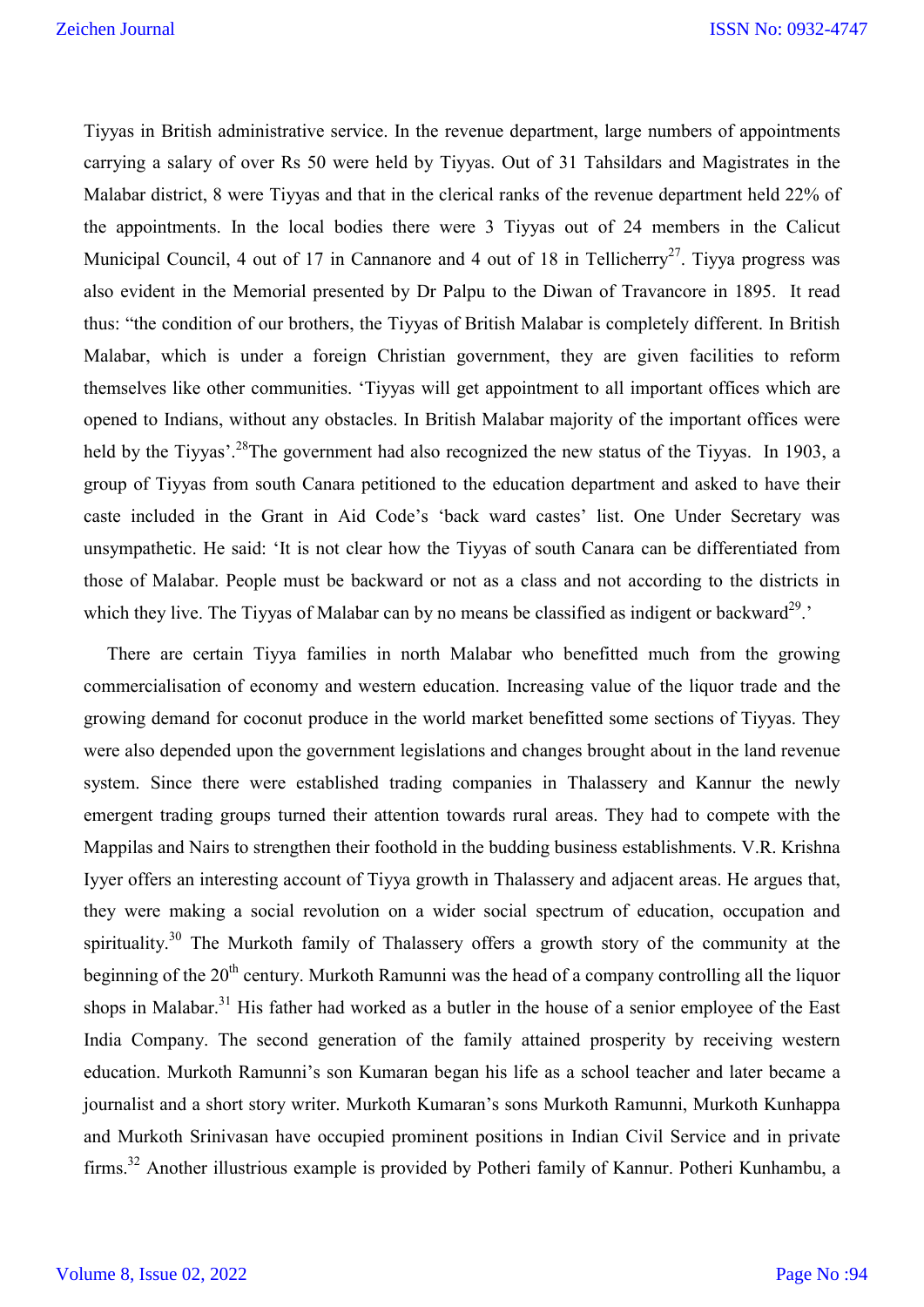famous novelist and a journalist completed his primary education at Taliparamba and then moved to Cannanore Government High School for higher education. He completed his *vakils* examination and became a prominent lawyer at Taliparmba Munsif Court. His son Potheri Madhavan became a member of Madras Legislative Assembly while his daughter Paruamma obtained her higher education in medicine in USA.<sup>33</sup>

 The growth of Tiyyas in government administration is well reflected in the writings of Edgar Thursten who made the following observation: Tiyyas of north Malabar provides magistrates, sub judges, and other officials to serve the British government. He further refers to a Tiyya lady, a matriculate who was employed as a clerk in the Tellicherry Post Office<sup>34</sup>. The Tiyya middle class played a vital role in the socio-cultural development of Malabar region. Murkoth Kumaran stated that he did not face much difficulty in collecting Rs 10000 for the construction of Sri Narayana Guru's idol at Thalassery. Major chunk of the money was provided by Tiyya professionals in and around Thalassery. *Mitavadi* has provided a list of Tiyya elites who donated huge amount of money for the construction of Sree Sundereshwara temple at Kannur<sup>35</sup>. Festivals held at Thalassery Jaganatha temple were a show of strength of the newly emerged middle class.

 Along with the re ordering of caste hierarchy corresponding changes were made in the customs and practices of the region. With government employment the individuals are now free to opt their employment and they were free to lead a separate life keeping away from their *taravadus*. Taravadu related customs and practices began to change. In connection with the birth of a child, on  $28<sup>th</sup>$  day, there was a custom named *palukodukkal* (giving milk to the child) and eye salve was applied (*Kannezhuthu*). Formerly these were performed by the *karananvar*. But now the father or any elder member may act in his place. Western education and the new employment opportunities that came with it brought changes even in the interactions between the lower and higher castes. For example, in the earlier times a higher caste man was addressed by a lower caste using the terms like *Tamburan, Tambran*, *Eman* etc. Even an old man had to address a young higher caste boy with the appropriate honorific words. *Eda, Nee, Than* etc. were used by high caste persons to address a low caste man. When the lower caste people were appointed as clerks or teachers and were economically independent of others, it was not reasonable to call them as *Eda, Nee* etc. Now they were addressed by their position such as *Writer, Munsif, Vakil, Master, Adhikari, Gumastan*, *Amin*, *Constable* etc. The lower castes were gradually granted permission to enter the houses of the higher castes. Diwan Bahadur E.K. Krishnan, sub Judge, refers to the wonderful treatment he received in the house of his Nair friend Karunakaran Nambiar of Taliparamba.<sup>36</sup> Generally the upper caste Nair families would not entertain the lower caste in their houses. Another incident which marked the withdrawal of caste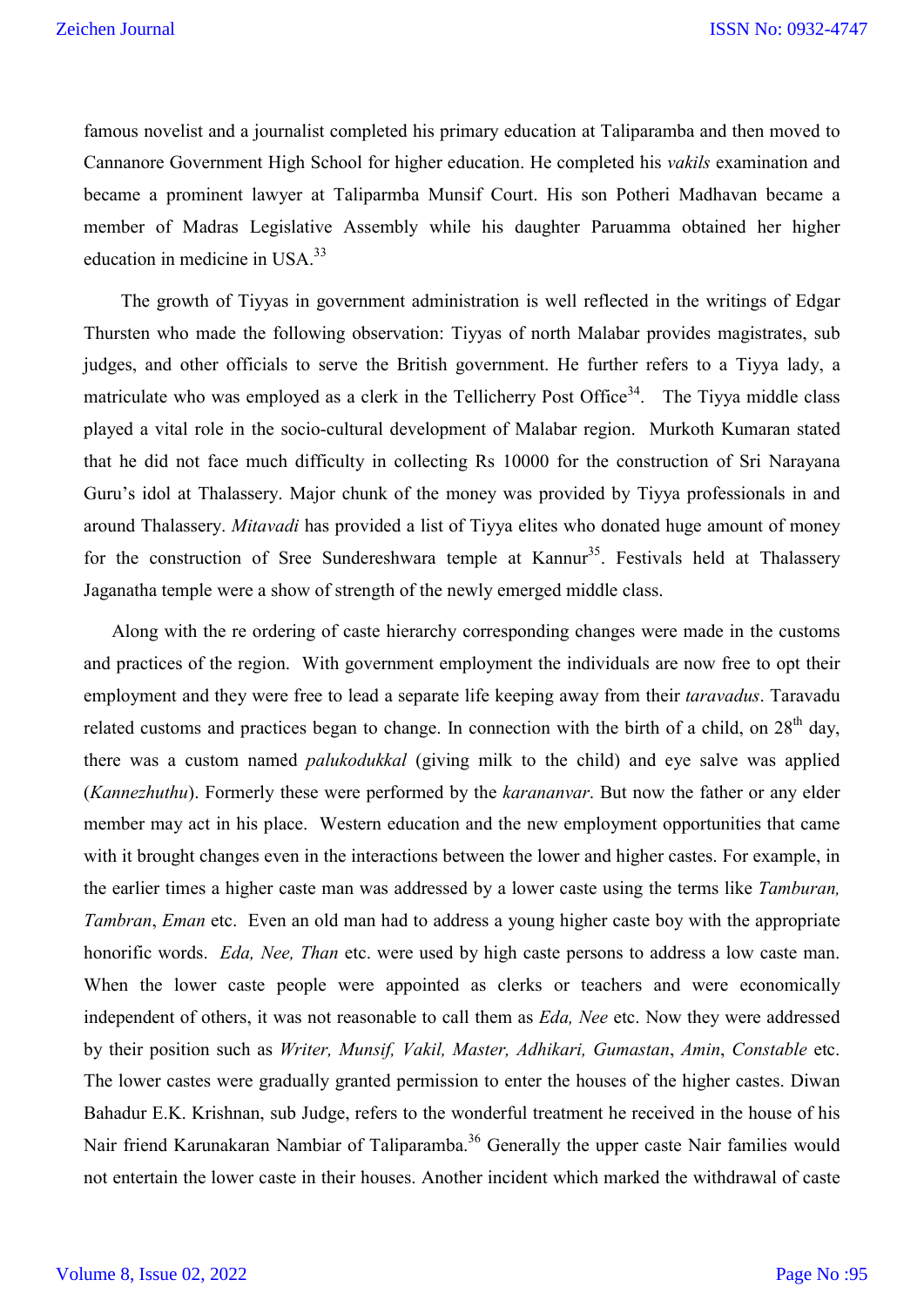barriers was the giving of houses on rent to the Tiyyas duly recorded by O. Shankaran, a Munsif in 1920. The practitioners of modern medicine even if they belonged to lower castes were permitted to use the roads exclusively meant for the upper castes $37$ 

 With the spread of education there was much relaxation in the restrictions imposed on the marriages of different communities. The marriage alliance between the people of north Malabar and south Malabar was not common in the past but many cases of educated youth marrying women from distant localities were increasingly reported. A newspaper report indicates this change: the marriage of one Choyi, son of Kattu Kandi Vattam Poyilil Chathukutty, a native of Kannur with a girl from Kozhikode was celebrated with great pomp and show<sup>38</sup>. Some of the socially well placed *Marumakkatayam* families like the *Koyas* and the *Baramis* of Kozhikode and *Keyis* of Thalassery favoured the new 'change' and tried to implement modifications in ritual and marriage practices according to *Ahammedi* and *Islahi* concepts. For instance, the daughter of Abdul Khader Kutty, the first *Ahmadi* follower of Kannur, Nifiza Beevi was given in marriage an *Ahmadi*. There were no other ceremonies in the *nikah* and dowry was not given, as was the custom with other Mappilas<sup>39</sup>. Some of the youth organizations like *Nambudiri Yuvajana Sangam* tried to break the caste barriers by conducting intermarriages. For instance, the marriage between Mullamangalath Raman Bhattatiripad (MRB) and Uma Antarajanam, a widow was a radical one. It was attended by the educated youth and elites from different places of Kerala<sup>40</sup>. Felicitation address was delivered by V.T. Battatiripad. There submitted a *Mangala Patram* to the couples. A public meeting also was arranged. Days before the marriage, Parvathi Nemmini Mangalam published an article in *Mathrubumi* Daily ( 4 September 1934) entitled "*Purappeduka MRByude Velikku*" in which she noticed the revolutionary changes that happened in the Nambudiri life due to education and reformist activities. She said: "Nambudiris achieved a scale of social progress which is beyond the dream of even progressive people among other caste groups in the Hindu community. Nambudiris abandoned traditional *marakkuda*, discarded notorious *gosha* practice, casted off traditional ornaments and now Nambudiri women become a free individual. All these are achieved through the tireless efforts of educated youth." The marriage between Parvathi Antarajanam, sister of V.T Bhatatitipad and a Nair youth named Raghavan Panikkar in May 1940 was celebrated as a secular event by avoiding all religious practices and rituals. Marriage function was done in the presence of K. Kelappan<sup>41</sup>.

 Family as an institution and property rights of individuals was thoroughly reoriented in the background of colonialism and cultural changes brought by it. The spread of English education, emergence of new middle class and socio-economic reforms in the  $19<sup>th</sup>$  century modified the family structure to accommodate the individual rights in property and education. The novels appeared in the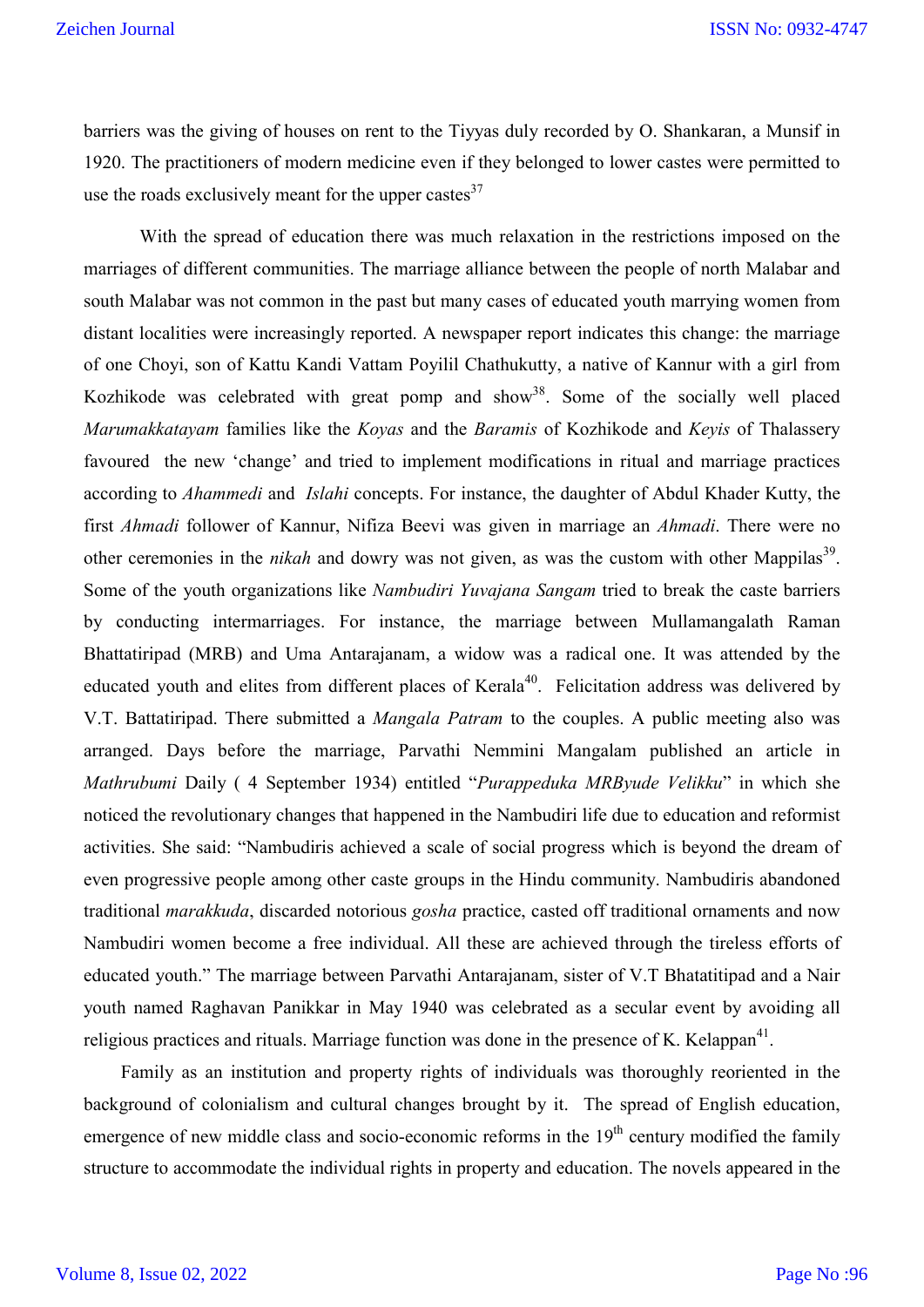fad end of nineteenth century provide as the nature of debates and cultural dialogues taken place in the middle class family in the background of English education and the new legal codes introduced by the British in Malabar. Modern education was serving as a channel for internal reform in the family structure of the upper communities. It also offered new opportunities for social transformation of the lower order. The role of Christian missionaries also to be taken into consider. It is argued that the process of urbanization through modern education and absolute land holding system was an important causative factor for the decline of the joint families and consequent disappearance of *taravad* system<sup>42</sup>. The Christian ideology contributed to the emergence of nuclear families in Malabar. The disbandment of the Nair military and the permanent return of Nair men to their home coupled with the new ideas contributed to the end of polyandry and marriage became monogamous<sup>43</sup>. With the spread of English education, especially among the Nairs, and the entry of many educated people in the government service, and professions like that of the lawyers, which ensured them relative freedom from the hierarchic social order, As Paniker pointed out, the emergence of money economy and socio economic changes followed by it considerably undermined the cohesion and unity of *taravads<sup>44</sup>*.The government employment altered the traditional pattern of family. As the employees of the government were frequently transferred, they had to live in distant places. They then lived with their single family consisting of wife and children. These people when they returned home found it difficult to accommodate themselves in a traditional joint family and started to live separately.<sup>45</sup> Presidents Supplementary Memorandum to the *Malabar Marriage Commission* stated that, the introduction of modern education and employment followed by it has created a serious dent in the present customs and family practices. Before, the wife and children lived in her *taravad* and it was not the responsibility of the father to look after his children. But the shifting perception of a separate house and family bounded them in a new way.<sup>46</sup> After the First World War the newly emergent professional groups crusaded for change in Malabar land laws that would benefit them at the expense of old land lords<sup>47</sup>. Now the major issues of concern in north Malabar were class, political agitation and agrarian reforms. While education and employment provided economic boosting to the lower caste families it served as a context for domestic disputes and partition suits in the case of high caste *taravads* of north Malabar. Robin Jeffrey argues that disputes and partition suits in the last three decades of the  $19<sup>th</sup>$  century was the result of the growth of public education, especially of schools, as well as the increasing opportunities for government employment available in the latter half of the  $19<sup>th</sup>$  century<sup>48</sup>.

 The main issue raised by the educated members in the family was the dominance of the *karanavar* in the sale and management of the property of the *taravad.* The junior members of the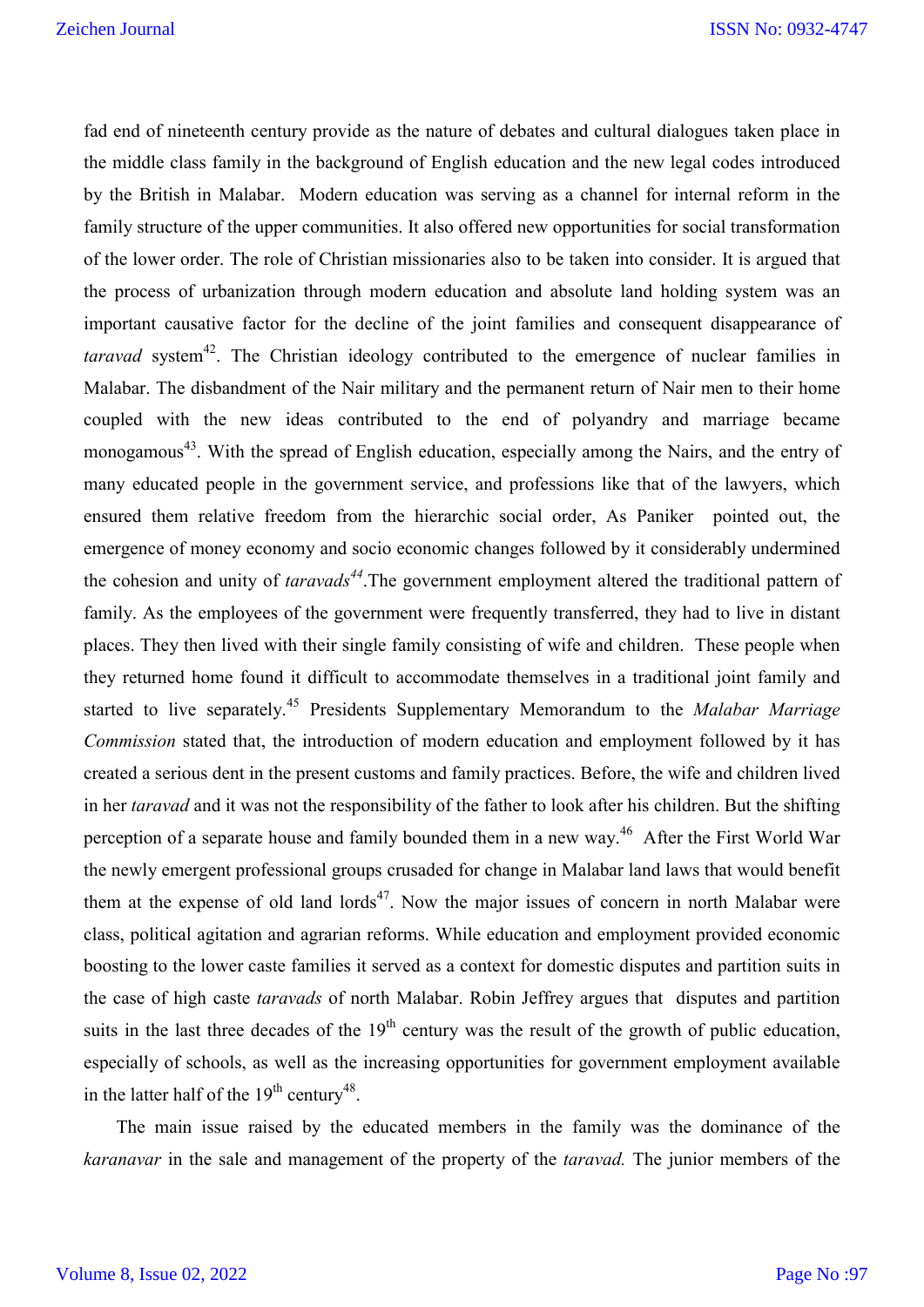family resented the fact that they had to share their hard earned money for the benefit of entire family members. When younger members demanded money for receiving English education, the illiterate Karanavars objected. There were attempts from junior members to approach the lower courts for the redemption of their grievances. Constant appeals were also made to the colonial state to provide redress. There were dissenting voices against *Marumakkatayam* system from Mappila community also. A case in point was when, E.K. Moulavi, the leader of Aikya Sangam unequivocally stated that, 'the system is forbidden in Islam and it is an accretion from Hinduism. It ruins the unity and fraternity of Islam<sup>49</sup>.' The present form of marriage system was also subjected to serious strain. The Malabar Marriage Commission appointed by the British in 1891 conducted serious discussion on various issues such as present marriage practices, law of inheritance, property relations, status of women, the demands of *anantharavans*, western education etc. There were heated debates on the demands raised by English educated youth relating to the existing marriage practices and customary rights. As a member of Marriage Commission, Chandu Menon argued that majority of the people in Malabar including the aristocracy were not in favour of any change in the existing form of inheritance and marriage practices. C. Sankaran Nair, English educated bureaucrat from north Malabar interpreted the same issue in favour of women. He pointed out that the present form of family system provides supreme power to the *karanavar* who took all the income of the property and gives it to his own wife and children<sup>50</sup>. The immediate result of these discussions and popular struggles was the passing of the Malabar Marriage Act of 1896 which came like a great relief to the *Marumakkatayam* followers of Malabar. It gave their males the opportunity to form their own families, and the females to become the members of their husband's family. New institutions like *Registration of Marriages* were also established<sup>51</sup>. Another offshoot of popular pressure was the Tenancy act of 1930 which directly led to the curtailing of power of the *taravad*. It declared that, the cultivating *verumpattakar* has fixity of tenure in his holding. In 1931, the Matriliny Bill, which would become law in 1933, stated that the matrilineal *taravads* was 'no longer the focus' of Nair lives, and that the 'social stream was flowing along more natural channels'. The *Madras Marumakkatayam Act* of 1933, called for the recognition of marriage, the right of free divorce, the enforcement of monogamy and crucially the right of individuals to claim their share of the *taravad* property by allowing for partitioning of *taravads*. The *Madras Nambudiri Act* of 1933 ensured the freedom of the individual in the Nambudiri community. *Mathrubumi*, 15 September 1934.

 The availability of printed literature contributed to a change in the attitude towards leisure itself. Leisure in the past was defined mainly in terms of participation in group activities, gossip within the family or with friends, or sports and games in the locality. The educated middle class found in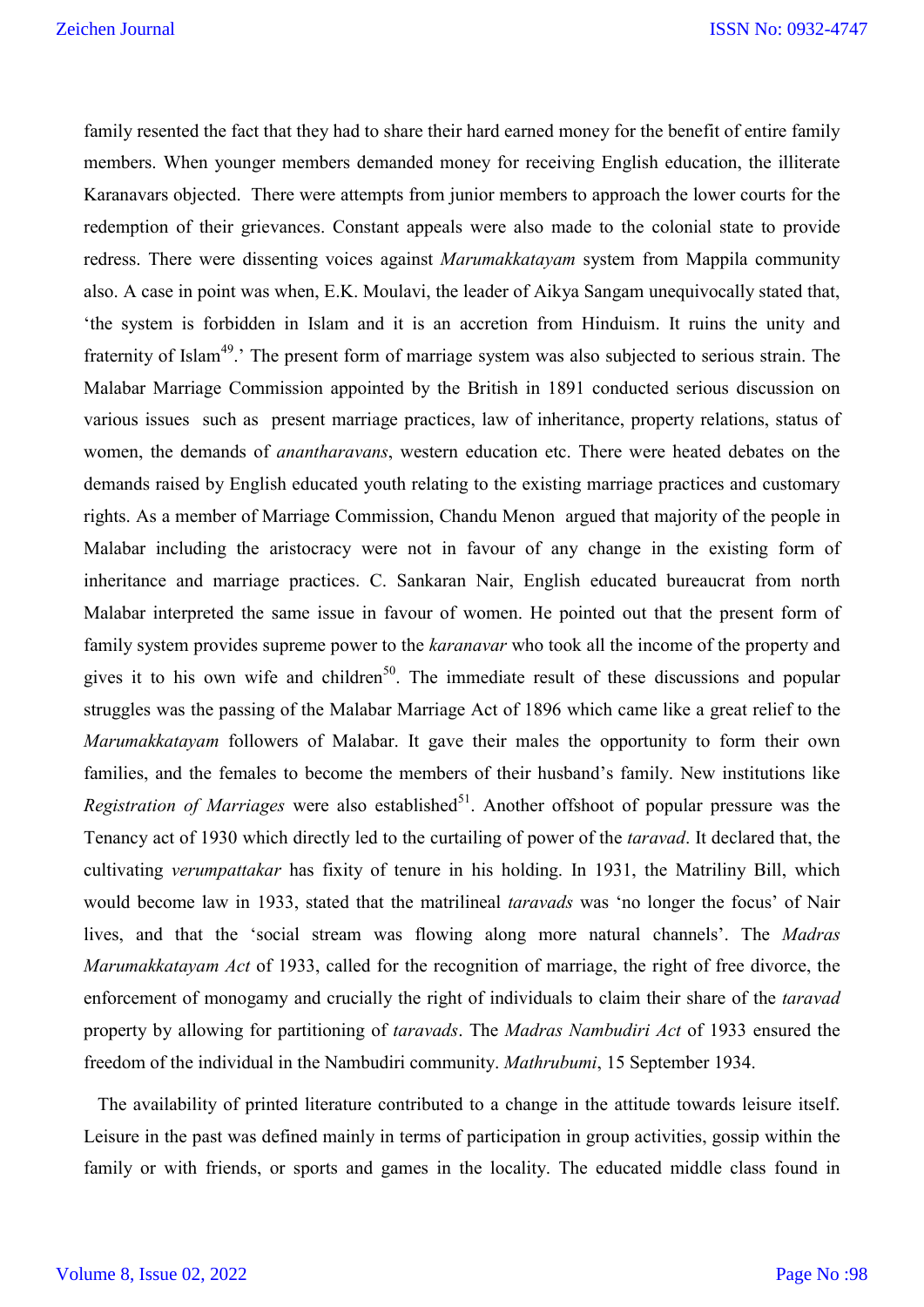reading an entirely different way of spending leisure time. Libraries began to appear in town and rural areas. The Queen Victoria Library found in 1901 was the first one in the Thalassery area<sup>52</sup>. It was followed by the *Bhasha Vayana sala* opened in 1914. Its first secretary was K. Gopalan. With the effort of some educated Muslim youth, *Muslim Yuvajana Vayana sala* was started at Chovva near Kannur. Even before founding of this libraries there was a number of small libraries in the villages but they did not live long due to various reasons. Reading rooms ranged from buildings made of brick to sheds made of mud with straw roofs. Sometimes libraries were also built in a similar fashion. The names of the reading rooms reflected the successive historical currents. In Malabar, there were 28 registered reading rooms with 2802 members in 1924, the number had raised by 1932 to fifty with  $6635$  members<sup>53</sup>. Elite classes were entertained by the club life, another offshoot of colonial modernity. Cosmopolitan Club of Tellicherry had its origin as European Club. The club was renamed as new Cosmopolitan Club in 1932 by the urbanized local people. New organizations like Chamber of Commerce, Planter's Association etc emerged. In 1864 there formed the Malabar Club. The Tellicherry Club formed in 1865 was open to Europeans and Indians who had been to the universities in England<sup>54</sup>. In 1884 there formed Thalassery Catholic Reading Association. The Tellicherry Town Cricket Club was formed by the cricketers of the town for the promotion of cricket. The Union Club of Tellicherry came into being in July 1900 with a membership of 33 and self improvement as their  $\text{aim}^{55}$ .

## Conclusion

 Emergence of self is the most important result of western education. It helped the low caste people to cut across the visual boundaries of religious spaces and they came into contact with modern capitalist ides. Traditional concepts of occupation, schooling and social intercourse were challenged by the influx of new ideas of science, technology and medicine. Technological innovation like printing press played an important role in the democratization of knowledge and in the easy availability of printed books in any language familiar to the common people. Introduction of western education and occupational mobility followed by it has created changes in the caste and communal equations in the region. Now the identity of an individual is determined not by his *jati but* his education credentials and occupation. Growing demand for institutional change by educated class and enactment of laws by the government led to the disintegration of matrilineal *taravads* in Malabar. Marriage practices, food habits, dressing pattern, mode of interaction, social obligations and way of spending leisure time, all were subjected to crucial changes under colonial modernity and education.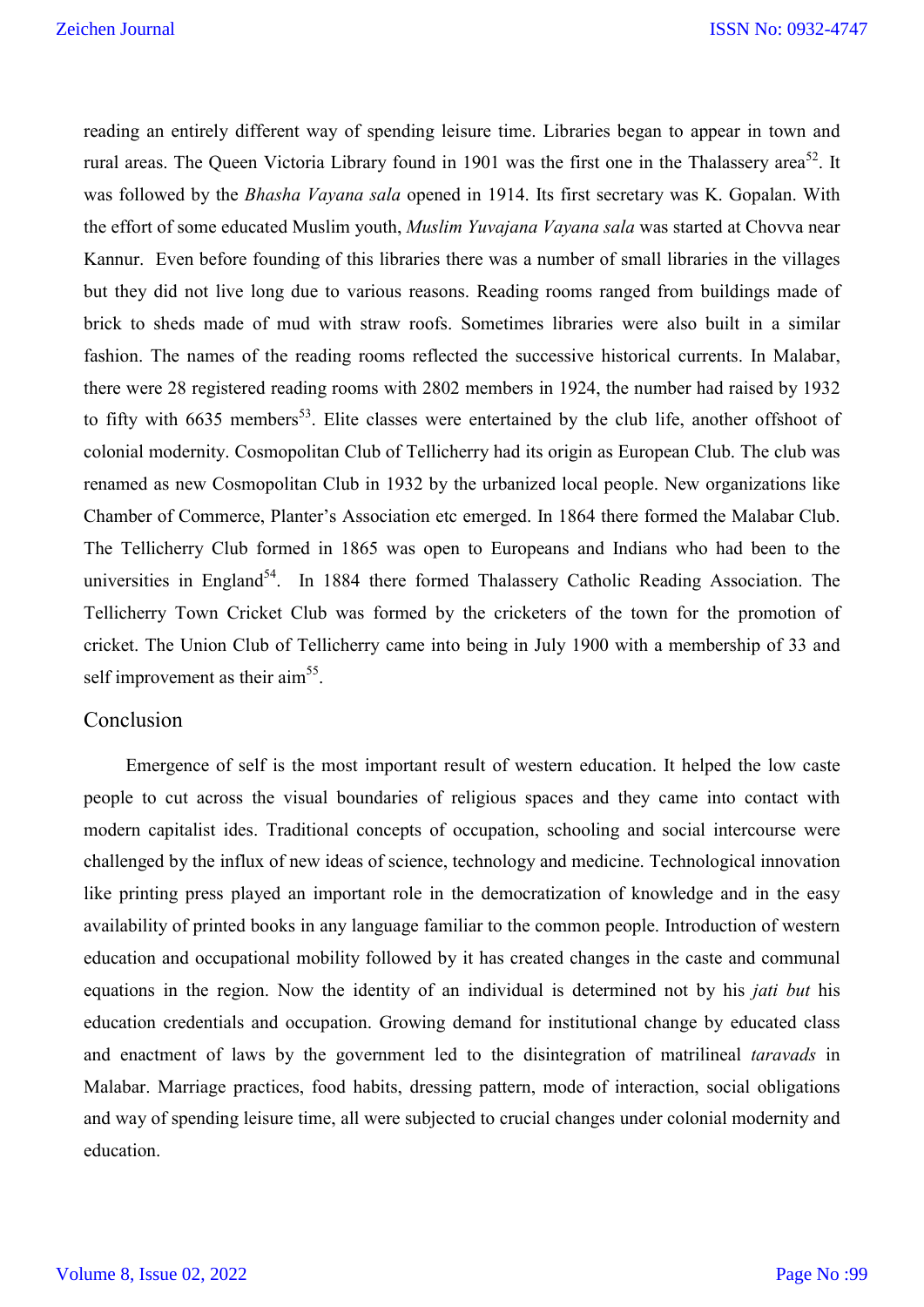Reference

**.** 

- <sup>1</sup> Kizhakkepattu Ramankutty Menon, *Parangodi Parinayam*, (Mal.Novel), Reprint, Chintha Publishers, Thiruvananthapuram, p.27, 2013
- <sup>2</sup> C. Sankaran Nair, *Autobiography*, Chettur Sankaran Nair Foundation, Ottapalam,, p.296, 1998
- <sup>3</sup> Mary Ellen Roach and Joanebubloz Eicher (ed.), *Dress, Adornment and Social Order*, Newyork, 1965, quoted in K.N.Panikkar, *Colonialism Culture and Resistance*, Oxford University Press, New Delhi, 2007

<sup>6</sup> V.Nagam Aya: *The Travancore State Manual*, *Vol. II*, Gazetteers Department, Government of Kerala, Thiruvananthapuram, p.401,1999

<sup>7</sup> *Gundert's Dictionary*, DC Books, Kottayam, p.1054,1992

<sup>8</sup> Interview with Murkoth Ramunni at his residence at Dharmadam on 8/11/2008.

<sup>9</sup> E.M.S. Nambudiripad, "Kerala Culture and Development," *Proceedings of World Conference on Malayalam*, Kerala University Press, Thiruvananthapuram, p.30, 1977

<sup>10</sup> M.S.A Rao, *Tradition Rationality and Change , Popular Prakasan, Bomaby,*p. 135,1972

<sup>11</sup> Max Weber, *Economy and Society*, University of California Press, London, pp.928-33.,1978

<sup>12</sup> Prema Kurien, *'*Colonialism and ethnogenesis: A Study of Kerala, India ' Apringer,

Vol.23,No.3,June 1994,p.400.

<sup>13</sup> *Ibid.*, pp. 399-400.

<sup>14</sup> Ashis Nandi, *Traditions, Tyranny and Utopians: Essays on the Politics of Awareness,Oxford University Press, New Delhi,* pp. 65-66,1987

<sup>15</sup> Msa Rao, Tradition Rationality…, *op.cit*., p.20

<sup>16</sup> Ammukutty Amma, "Nammalude Streekalum English Vidyabhyasavum," *Sarada*, 2:3, 1905-06, pp 50-52, quoted in J. Devika, "Engendering individuals :A Study of Gender and Individualisation in Reform Language in Modern Kerala, 1880's 19950's "PhDthesis, Mahatma Gandhi University, Kottayam, p.82, 1999<br><sup>17</sup> Kerala Patrika, 5 December 1885, NNPR, TNA, Chennai.

<sup>18</sup> J. Devika, *Imagining Women's Social Space In Early Modern Keralam*, CDS Working Paper, No. 329,Thiruvananthapuram, April 2002, p.12.

<sup>19</sup> RPIM, 1897-98, Madras, A/800, RAK, p.106.

<sup>20</sup> Murkoth Kunhappa, Preface, *Sahasrapoornima* by C.K Revati Amma, SPSS, Kottayam, , p.III, 1977

<sup>21</sup> "Purushanu stanamevide", Cartoon, *Mathrubumi* Weekly, 11:20, 6 August 1933, p. 15. See, Paravoor K. Govinda Pillai, "Barateeya Vanitakalude Vidyabysabivridhi", *Mathrubhumi* Weekly, 15:3, 5 April 1937.

<sup>22</sup> Naregal Veena, "Vernacular Culture and Political Formation in Western India". In Abhjit Gupta and Swapan Chakravorty (Eds.), Print Book History in India Areas, Delhi, Permanent Black, 2004

<sup>23</sup> Michael Tharakan, "History as Development Experience: Desegregated and Deconstructed Analysis of Kerala", un published PhD thesis, Mahatma Gandhi University, Kottayam, p.87, 1998

<sup>24</sup> Dilip Menon, Caste, Nationalism and Communism in South India, Malabar, (1900-1948)

Cambridge University Press,London, p.70, 1994

<sup>25</sup> Robin Jeffrey, *Politics, Women and Wellbeing: How Kerala Become a Model*, Macmillan, Delhi, 1 p.50,1992

<sup>26</sup> Letter, *Mitavadi*, 30:3, March 1915, p. 6.

<sup>4</sup> K.N. Panikkar, *Ibid*, p.105.

<sup>5</sup> MSA Rao, *Social Change in Malabar*, The Popular Book Depot, Bombay, p77,1957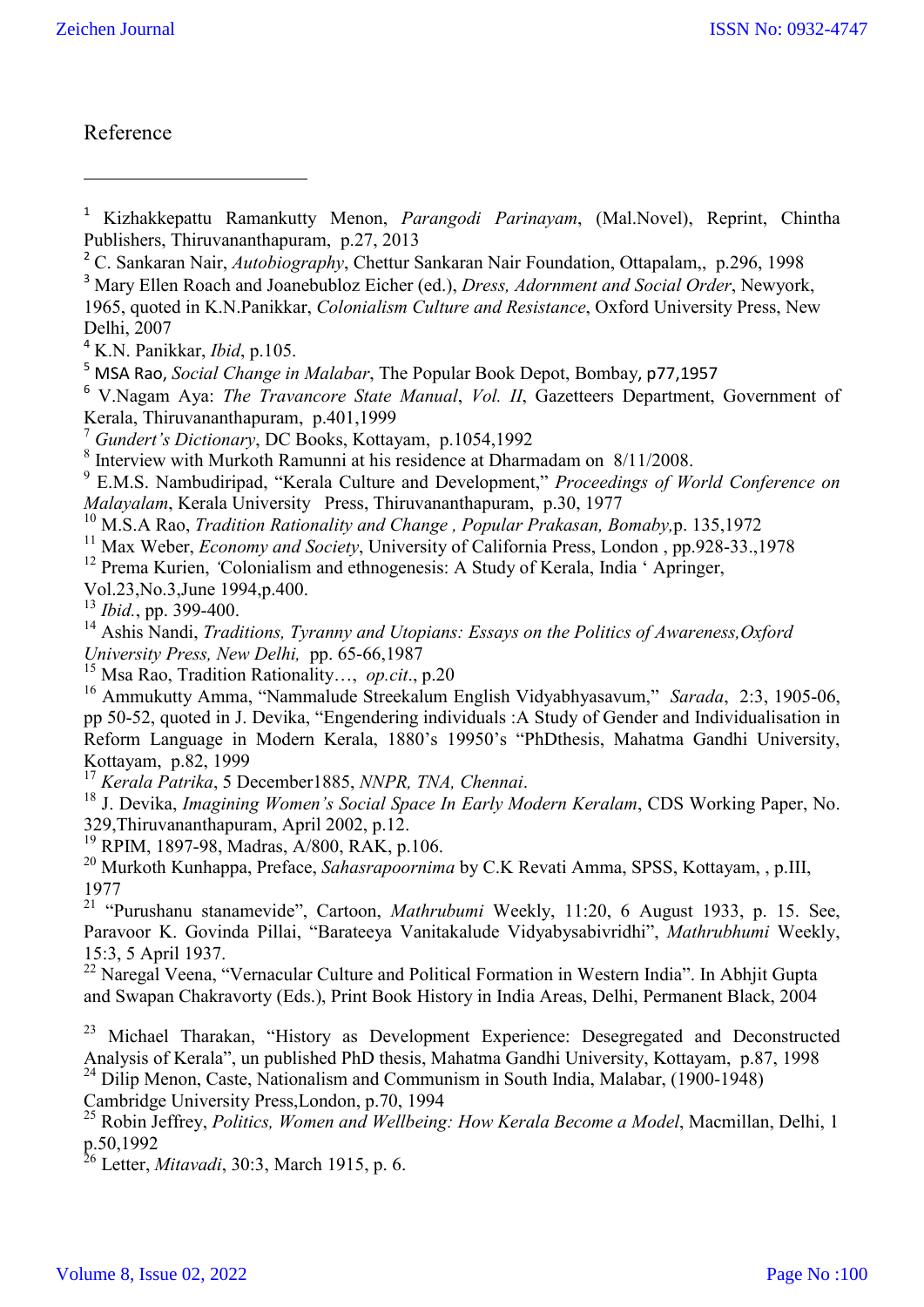<sup>27</sup> Tour Report of Lord Willingdon, Malabar and South Canara, 2 - 15 October, 1919, Government of Madras, p.79, RAK.

<sup>28</sup> The Ezhava Memorial, 13 May 1895, Bangalore, quoted in M.J.Koshy, *Genesis of Political* 

*Consciousness in Kerala*,<br><sup>29 29</sup> C.J. Baker and David Wahbrook,South India:Political Institutions and Political Change (1880-1940), The Macmillan Company of India ltd,Delhi,p.180,2004

<sup>30</sup> V.R. Krishna Iyyer, *Wandering in Many Worlds: An Autobiography*, New Delhi, pp.3, 42, 43,2009

<sup>31</sup> Dilip Menon, *Caste, Nationalism and Communism*, *op.cit.,* p.64.

<sup>32</sup> Interview with Murkoth Ramunni at his residence at Dharmadam on 8/11/2008.

<sup>33</sup> Dilip Menon, "Caste and Colonial Modernity: Reading Saraswathi Vijayam,"*Studies in History*, 13:2, n.s, New Delhi, 1997, p.299

<sup>34</sup> Edgar Thurston and K. Rangachari, *Caste and Tribes of South India,* Low Price Publications*,* Delhi, Vol. VII, P.39,2010

<sup>35</sup> *Mitavadi*, 4:6, June 1916. It provides the list of prominent contributors to the construction of Sundareswara Temple, Kannur. Names included P. Raman Gumastan who contributed RS 1000 and Chamakkali Kannan who donated a huge amount for the construction of Mandapam.

<sup>36</sup> Murkoth Kunhappa, "Heritage of Basel Mission in Malabar…" in K.J John (ed.), *Christian Heritage of Kerala,*Fr George Velimparambil published*, LM Pylee Felicitation Committee,Cochin,*  $p.236,1981$ 

*Ibid*, p. 237.

<sup>38</sup> *Malayala Manorama*, 20 June 1903, quoted in Murkoth Kunhappa, *Malayala Manorama*, Malayala Manorama Publishing House, Kottayam, 1982, p. 280.

<sup>39</sup> C.R.S. Lakshmi, The Malabar Muslims: A different Perspective, Cambridge University Press, New Delhi, p.102, 2012

<sup>40</sup> *Mathrubumi*, 15 September 1934.

<sup>41</sup> *Mathrubhumi*, 23 May 1940.

42Robin Jeffrey, *Decline of Nair Dominance (1847-1908)* Manohar, Delhi*,* p.13,19947

<sup>43</sup> *Ibid.*

<sup>44</sup> K.N. Panikkar, 'Land control, Ideology and Reform: A Study of the Changes in Family

Organisation and Marriage System in Kerala,*'The India Historical Review* , 4:1, July,1977,p.39.

45 Murkoth Kunhappa, *Murkoth Kumaran*, Sahitya Pravartaka Sahakarana Sangam*,* National Book Stall, Kottayam, p.256, 1975

<sup>46</sup> Presidents Memorandum, *Malabar Marriage Commission Report* , p.9.

<sup>47</sup> Robin Jeffrey, *Politics, Women and Well-Being :How Kerala Become a Model,* The Macmillan Press Ltd*, New Delhi,* p.164,1992

<sup>48</sup> K.N .Panikkar, *Colonialism Culture and Resistance Oxford University Press, New Delhi,* p.59, 2007

<sup>49</sup> E.K. Moulavi, "Kerala Muslim and Anti Islamic Rituals" in E.M.Habeeb Muhammad, (ed.), *Sahrudayopaharam,* Edava, pp.155-64,1930

<sup>50</sup> C. Sankaran Nair, *Auto biography*, published by Lady Madhavan Nair, Madras, p.62,1966

<sup>51</sup> *The Malabar Marriage Act of 1896,* Madras, Para. 4, p.7, A/125, RAK. The act provided a breakthrough to the taravad centred family life in Malabar. With the passing of the act, the *Marumakkathayam* system, a vital aspect of customary Malabar society began to lose its glamour and even relevance.

<sup>52</sup> *Granta Lokam Supplement*, Kerala Grantasala Sangam, Thiruvananthapuram, p.23,1971 <sup>53</sup> <sup>53</sup> *RPIM*, 1924, Madras, A/827, RAK, p.93. See, Dilip Menon, *Caste, Nationalism and Communism*, p. 145.